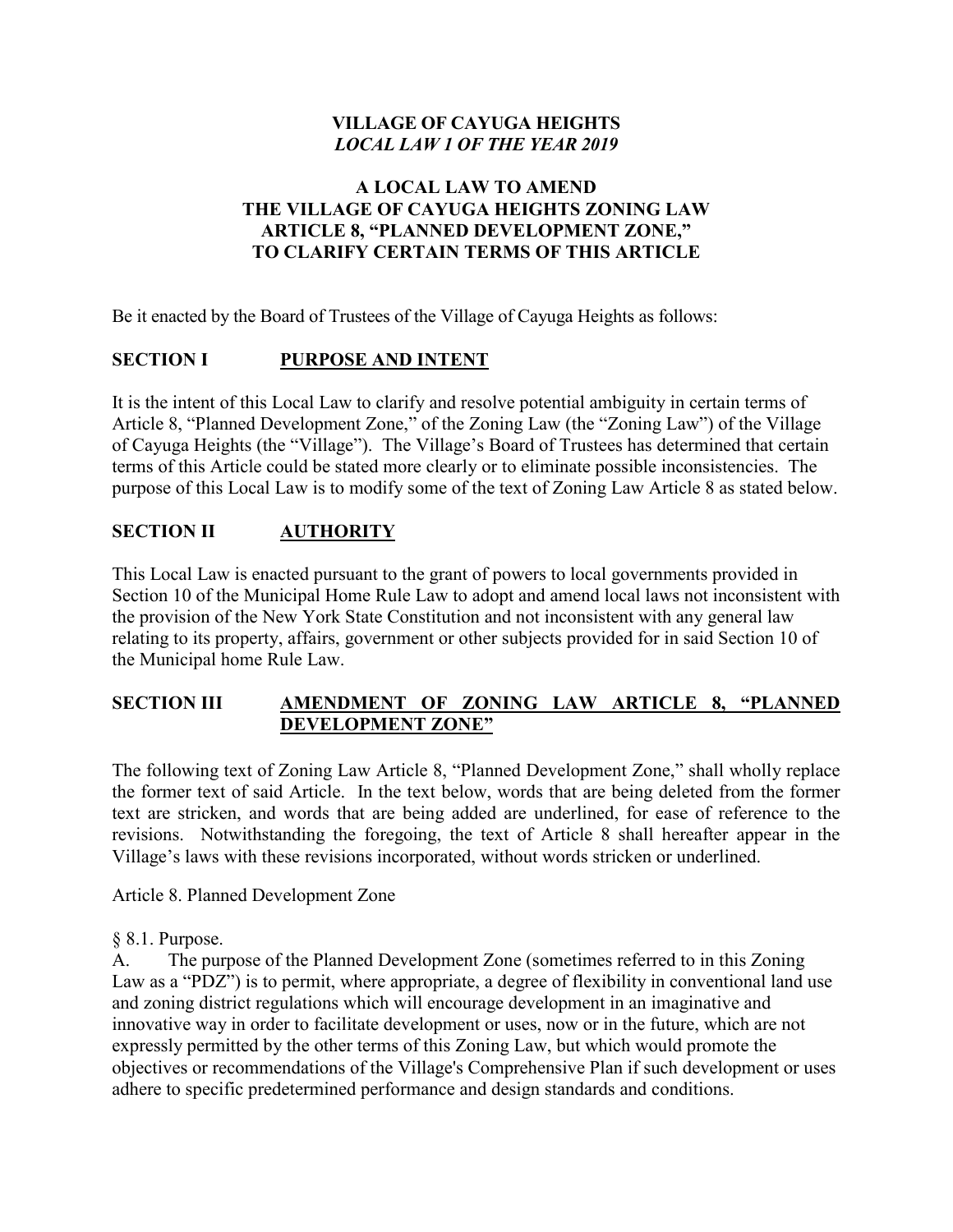B. A Planned Development Zone may be utilized for both residential and nonresidential development, as well as for mixed use development (as such term is defined in Section 3.3 of this Zoning Law).

C. A Planned Development Zone shall modify the underlying zoning district regulations of this Zoning Law for the area proposed for the PDZ to the minimum extent possible in order to achieve the benefits of the PDZ, and the PDZ shall not be utilized to circumvent the requirements of this Zoning Law.

D. A Planned Development Zone shall not be utilized where the objectives or recommendations of the Village's Comprehensive Plan can otherwise be accomplished in accordance with the zoning district regulations of this Zoning Law.

§ 8.2. Establishment and location.

A. A Planned Development Zone may be established by the Village's Board of Trustees in any zoning district and shall be subject to the requirements set forth in this Article and to any special conditions imposed by the Village's Board of Trustees which shall supersede any requirements set forth in this Article.

B. Factors to be considered by the Board of Trustees in its decision to establish a Planned Development Zone may include but are not be limited to the following:

- 1. Preserving and enhancing neighborhood character;
- 2. Compatibility with adjacent development and land uses;
- 3. Mitigating negative impacts on traffic, parking, and stormwater management;
- 4. Avoidance of an undue burden on the Village's infrastructure;
- 5. Protection of natural resources;
- 6. Promoting environmental sustainability;
- 7. Provision of safe and convenient vehicular, bicycle and pedestrian circulation;
- 8. Provision of space for recreation and other public use;
- 9. Coordination with the requirements of County, State, and federal statutes; and
- 10. Consistency with the Village's Comprehensive Plan.

C. The ability of the Board of Trustees to establish a Planned Development Zone imposes no obligation on the Board of Trustees to approve a specific project proposed for an approved Planned Development Zone.

§ 8.3. Requirements.

A. A minimum tract of five (5) acres is required for the establishment of a Planned Development Zone.

B. Permitted land uses:

1. Residential land use.

2. Non-residential and non-commercial land use, such as recreational space, community facilities, parkland, etc., if:

a. Such use will contribute to the quality of the proposed development for the area;

b. Such use will enhance the surrounding neighborhood, including but not limited to by preservation of open space, by providing enhancements to vehicular and pedestrian traffic movement, by the addition of landscaping, by conservation of natural features, or by some combination of such components.

3. Commercial land use if the area proposed for a PDZ is not in the Commercial Zone if such commercial use is integral with, but clearly ancillary to, residential use of the area within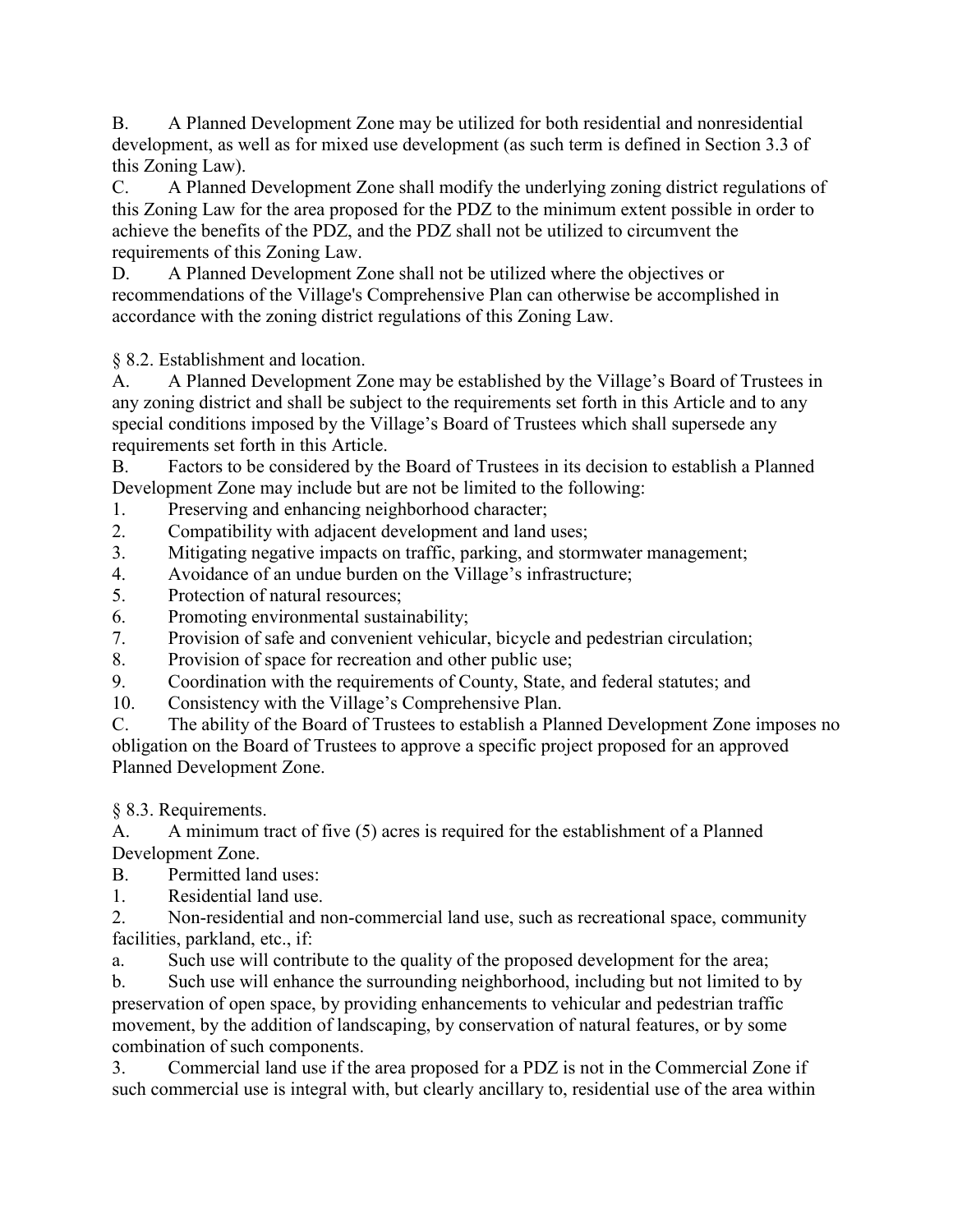the Planned Development Zone, such as in mixed use development that includes two or more land uses.

4. Commercial land use if the area proposed for a PDZ is in the Commercial Zone.

C. Density. The number of dwelling units provided in a Planned Development Zone shall not exceed the number of units that would ordinarily be permitted in the PDZ's area in accordance with the regulations of the underlying zone or district, unless the Village's Board of Trustees determines in accordance with Section 8.12 below that an exception to this requirement is justified and the Board specifies the nature and scope of such exception in its approval of a PDZ.

## § 8.4. Size of Lots.

Lot size shall be specified in the Board of Trustees' approval of a Planned Development Zone.

## § 8.5. Yards.

Buildings in a Planned Development Zone shall be located not less than seventy-five (75) feet from any public road right-of-way line existing at the time of the PDZ application, or one hundred (100) feet from any other existing property line bordering the PDZ, unless the Village's Board of Trustees determines in accordance with Section 8.12 below that an exception to this requirement is justified and the Board specifies the nature and scope of such exception in its approval of a PDZ.

§ 8.6. Height of Buildings.

A. No building in a Planned Development Zone shall be more than two (2) stories high, and no building shall exceed a height of thirty-five (35) feet from the average finished grade to the average height between the eaves and ridgeline of a pitched roof or the highest point of a flat roof as measured from the average finished grade to the highest point of the building, unless the Village's Board of Trustees determines in accordance with Section 8.12 below that an exception to this requirement is justified and the Board specifies the nature and scope of such exception in its approval of a PDZ.

B. In cases where the proposed finished grade is higher than the existing grade, the change must be approved by the Code Enforcement Officer at the time of issuance of the building permit.

C. The height limitations of this Section § 8.6 shall not apply to chimneys, ventilators, skylights, or other necessary features ordinarily extending above roofs nor to spires of churches or other buildings if such features are in no way used or usable for living purposes.

§ 8.7. Lot Coverage. The total lot coverage for all buildings in the Planned Development Zone shall not exceed the lot coverage requirements of the underlying zoning district, unless the Village's Board of Trustees determines in accordance with Section 8.12 below that an exception to this requirement is justified and the Board specifies the nature and scope of such exception in its approval of a PDZ.

### § 8.8. Natural Features.

Existing natural features within a Planned Development Zone shall be preserved to the maximum extent feasible and incorporated into the site design.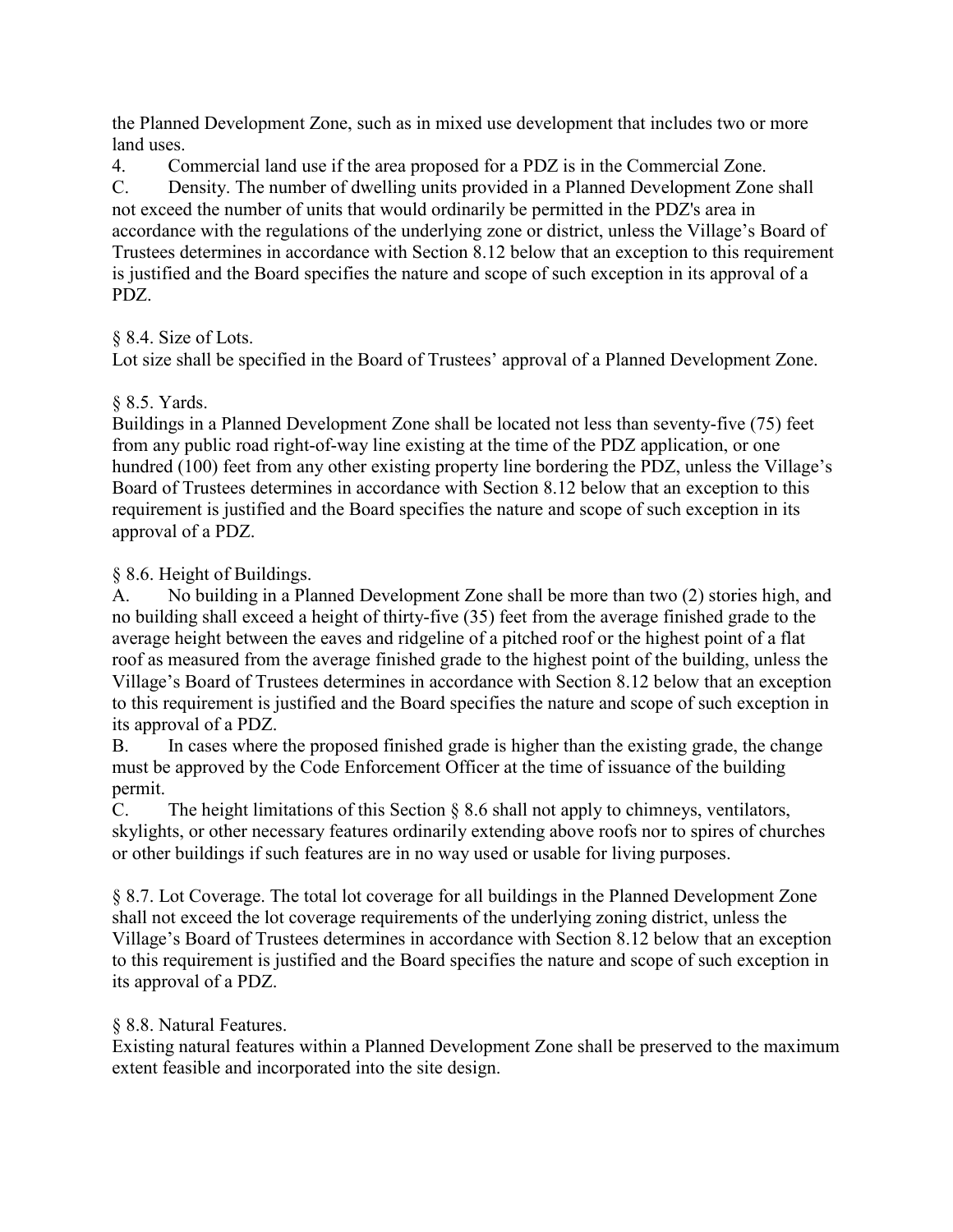### § 8.9. Stormwater Runoff.

The rate of stormwater runoff from a Planned Development Zone after development is complete shall not exceed the rate that would occur under a natural undeveloped condition as calculated for a one hundred (100) year storm and is in compliance with the Village's Stormwater Local Law and applicable State law and regulations.

§ 8.10. Site Planning Requirements.

A. Roads. All proposed roads in a Planned Development Zone shall be designed and constructed to meet Village standards and specifications and shall be approved by the Village Engineer.

B. Service Areas. Loading and service areas that face or are visible from a public road, including areas for the storage of solid waste and trash, shall be screened from public view by a vertical screen at least six (6) feet high. A landscaped buffer strip or a combination of landscaping and fencing may be used to provide the required screening.

C. Public Transit and Parking. Appropriate provisions shall be made for public transit and an adequate amount of off-street parking will be provided for the proposed use. No off-street parking space shall be located less than twenty-five (25) feet from any existing property line. All parking areas containing more than four (4) spaces shall be landscaped and shall be otherwise in compliance with Article 12 of this Zoning Law.

D. Underground services. All electric, telephone, and television lines and cables shall be installed underground. All access points shall be landscaped in a manner approved by the Village's Planning Board during the site plan approval process for the PDZ.

E. Lighting. Adequate site lighting shall be provided and shall be designed and located so that it does not produce glare on adjacent properties, does not impede the vision of traffic on adjacent roads, and shall be otherwise in compliance with Article 11 of this Zoning Law.

F. Access Drives. Multiple and extra-wide driveways shall be avoided. Access drives that do not provide safe sight distances shall not be permitted. Access drives shall intersect existing roads at a ninety (90) degree angle and shall not have a slope of greater than five percent (5%) for a distance of sixty (60) feet from the intersection of centerlines.

G. Intersections. On- and off-site intersections shall be designed to accommodate traffic safely. Turning lanes, deceleration lanes, by-pass lanes, and other safety measures shall be provided as required by the Village's Planning Board during the site plan approval process for the PDZ.

H. Signs. One (1) identification sign shall be permitted. Such sign may be two-sided but shall have a total area of no greater than sixteen (16) square feet per side, and shall be otherwise in compliance with Article 10 of this Zoning Law.

I. Operation. No offensive noise, traffic, odor, smoke, dust, heat, glare, electrical disturbance, or other pollutants shall be produced by the normal operating conditions of the proposed PDZ.

J. Landscaping. The number of trees to be planted in the PDZ shall be at least equal to the number of trees removed for development purposes and shall comply with standards set by the Village's Shade Tree Advisory Committee.

## § 8.11. Site plan approval.

Site plan approval for a Planned Development Zone shall follow the same review procedures as set forth in Article 17 of this Zoning Law and shall have the same plan requirements as specified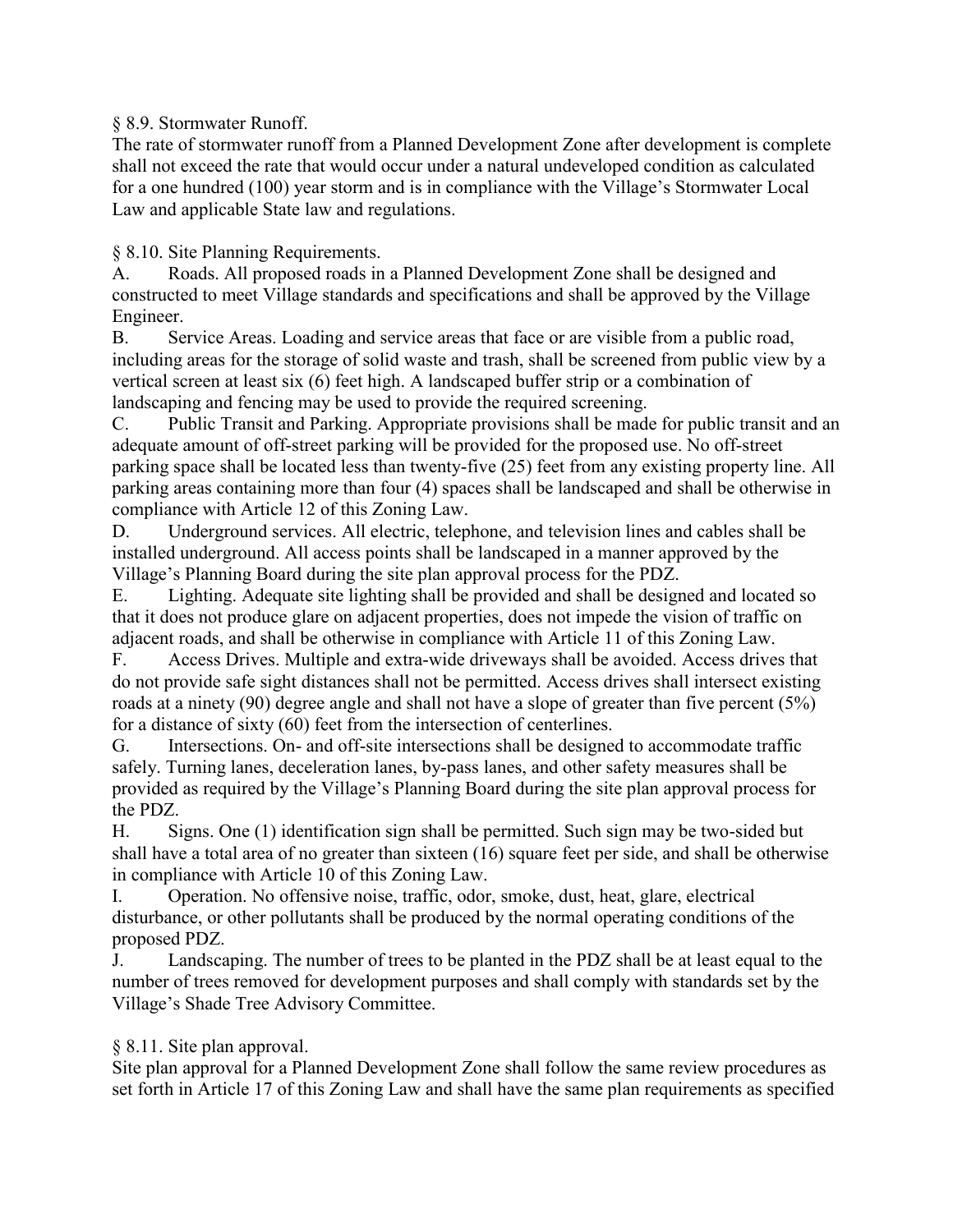for major subdivisions in Article 18 of this Zoning Law. Notwithstanding the application of such review procedures, the Planning Board's site plan approval for a PDZ shall be conditioned on the Village's Board of Trustees granting final approval of the PDZ. Following the Planning Board's grant of conditional site plan approval, but before the approved site plan has been signed by the Planning Board chairperson, the Village's Board of Trustees must grant its final approval of the PDZ.

## § 8.12. Special Circumstances.

Notwithstanding any of the requirements set forth in this Article, the Village's Board of Trustees shall have the authority to make exceptions to certain requirements of this Article in accordance with the following conditions.

A. If the Board determines (1) that (a) the physical features, location or proposed use or uses of the site proposed for a Planned Development Zone, or (b) such site's relationship to other sites in the vicinity of the proposed PDZ site or the physical features or uses of those other sites, warrant that an exception be made to the requirements set forth in Sections 8.3(C), 8.5, 8.6 or 8.7 of this Article, and (2) that such exception is justified (a) by achieving a specific objective or recommendation of the Village's Comprehensive Plan or (b) by promoting the public health, safety and general welfare of the Village and its residents, in either case to an extent greater than could be achieved or promoted if the proposed PDZ site were developed in accordance with the underlying zoning district requirements for such site, then the Board of Trustees may modify the requirements set forth in Sections 8.3(C), 8.5, 8.6 or 8.7 of this Article subject to any conditions the Board may wish to impose.

B. In order for the Board to grant an exception to the requirements set forth in Sections 8.3(C), 8.5, 8.6 or 8.7 of this Article, the Board must identify in the record (1) the specific objective or recommendation of the Village's Comprehensive Plan that will be achieved, or the specific aspect of the public health, safety and general welfare of the Village and its residents that will be promoted, and (2) how the PDZ will achieve or promote such result to an extent greater than could be achieved or promoted if the proposed PDZ site were developed in accordance with the underlying zoning district requirements for such site.

# **SECTION V SUPERSEDING EFFECT**

All Local Laws, Articles, resolutions, rules, regulations and other enactments of the Village of Cayuga Heights in conflict with the provisions of this Local Law are hereby superseded to the extent necessary to give this Local Law full force and effect. Without limiting the foregoing, to any extent that the terms of the Zoning Law of the Village of Cayuga Heights are deemed to be in conflict with the requirements of this Local Law, the terms of this Local Law shall govern and control.

# **SECTION VI PARTIAL INVALIDITY.**

In the event that any portion of this Local Law is declared invalid by a court of competent jurisdiction, the validity of the remaining portions shall not be affected by such declaration of invalidity.